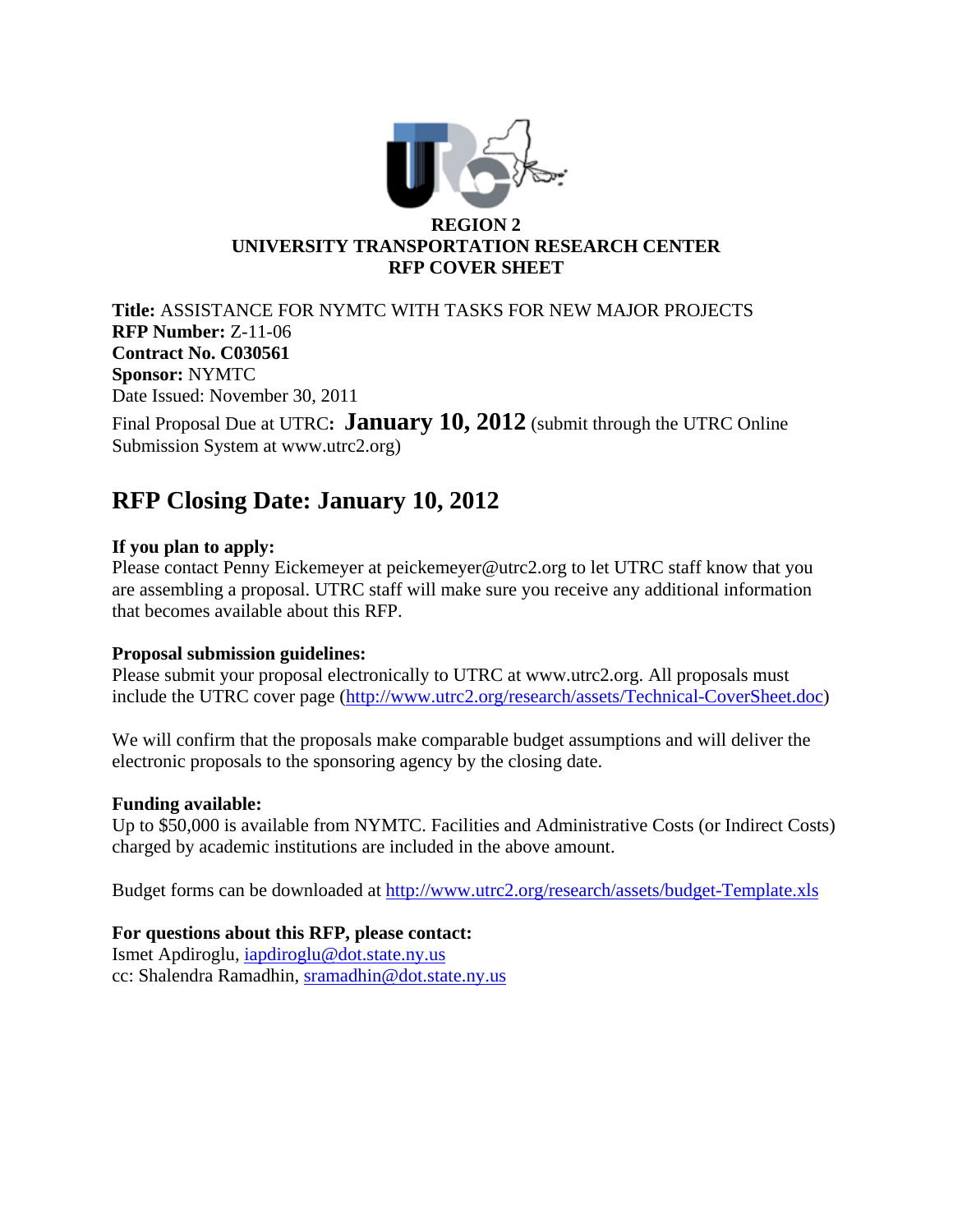### **REQUEST FOR PROPOSALS Contract No. C030561 TASK ASSIGNMENT # Z-11-06 ASSISTANCE FOR NYMTC WITH TASKS FOR NEW MAJOR PROJECTS**

The New York Metropolitan Transportation Council (NYMTC) is soliciting bids for assistance with tasks for new major projects procedures. The selected team should be responsive to NYMTC's staff requests and able to mobilize quickly to provide assistance with the tasks outlined below. This RFP is only open to universities that belong to the UTRC consortia.

### **I. BACKGROUND:**

NYMTC was established as the organization of elected officials, transportation agencies and operators to guide the transportation planning process in the New York Metropolitan area. The NYMTC region comprises the counties of Westchester, Rockland, Putnam, Suffolk, Nassau and the City of New York. The Council members are: New York City and State Departments of Transportation, New York City Department of City Planning, Westchester, Rockland, Putnam, Nassau and Suffolk counties, the Metropolitan Transportation Authority, the Port Authority of New York and New Jersey, the U.S. Environmental Protection Agency, the New York State Department of Environmental Conservation, the Federal Transit Administration, the Federal Highway Administration, and the North Jersey Transportation Planning Authority.

NYMTC's primary mission is to focus the collective federally funded planning activities of Council members to meet the transportation needs of the region. This is done through efforts to strengthen and to coordinate diverse regional needs into a workable long range plan. NYMTC's secondary mission is to assure that its member agencies and operators remain eligible to receive federal funds to support and to implement the Council's planning efforts. The Program, Finance and Administration Committee (PFAC), the Central Staff, the Transportation Coordinating Committees (TCC's), and the Sub-regional Planning Program all serve as mechanisms by which these needs are addressed.

NYMTC adopted combined "Major Metropolitan Transportation Investment (MMTI) Criteria and Major Investment Study (MIS) Procedures" in February 1995, based on the Metropolitan planning Regulations of October 1993. With the passage of the TRANSPORTATION EQUITY ACT FOR THE 21st CENTURY (TEA-21) in 2000, MIS procedures were no longer mandatory. However, NYMTC chose to retain the PFAC-adopted procedures as part of the MPO's operating process (up to present).

When The Safe, Accountable, Flexible, Efficient Transportation Equity Act: A Legacy for Users (SAFETEA-LU) made several significant changes to the requirements for Major Projects. Based on this legislation and guidance issued by FHWA, NYMTC developed and PFAC adopted "Operating Procedures for Major Projects Analysis" in June 2008.

There are now two sets of procedures governing the major studies and major projects in NYMTC's operating process.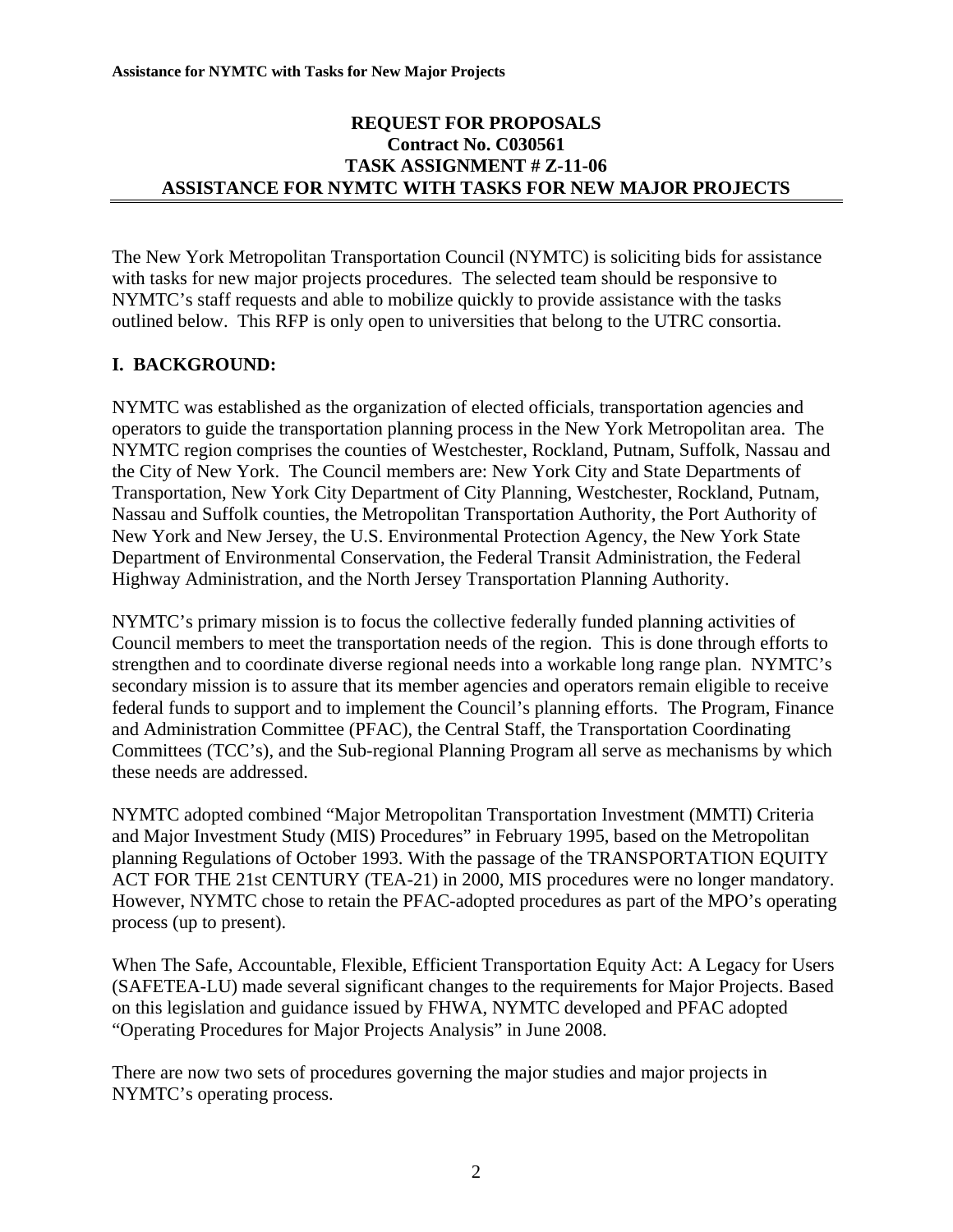# **II. SCOPE OF WORK:**

**Task 1**: Review of Existing Procedures, Federal Regulations & Guidance Review of the "Major Metropolitan Transportation Investment (MMTI) Criteria and Major Investment Study (MIS) Procedure," "Operating Procedures for Major Projects Analysis," and federal (SAFETEA-LU) regulations and federal guidance on major projects (see appendix).

**Task 2:** Determination on Procedures to Adopt

Given the federal requirements and in consultation with NYMTC members and the project manager, the consultant will produce a determination on whether:

(a) The two sets of procedures should remain and if so how they should be improved, or (b) There should be a single procedure integrating the MIS and Major Projects procedures, taking into account the federal regulations and guidance on major projects and NYMTC's need to account for major studies and projects – both highways and transit, or

(c) There should only be a procedure for Major Projects per current federal regulations and guidance

Deliverable: Technical Memorandum

**Task 3:** Draft & Final Procedures

Produce the NYMTC-recommended draft and final procedures based on the results of preceding tasks.

Deliverables: Draft & Final Procedures

# **III. FUNDING**

\$ 50,000 has been budgeted for this project. NYMTC believes this is a reasonable estimate for the total cost of the work being requested.

Proposals with a NYMTC cost over the budgeted amount may be considered, provided the NYMTC cost does not exceed the budget estimate by more than 10%. (Note: Cost-sharing funds may increase the total project cost further.)

### **The schedule should be for a fast track response to meet the federal request.**

### **IV. ADDITIONAL DOCUMENTS**

- http://www.utrc2.org/research/rfps/Z-11-06/mis-procd.pdf (direct link: http://www.utrc2.org/research/rfps/Z-11-06/mis-procd.pdf)
- http://www.utrc2.org/research/rfps/Z-11-06/Reso-Ops-Procs.pdf (direct link: http://www.utrc2.org/research/rfps/Z-11-06/Reso-Ops-Procs.pdf)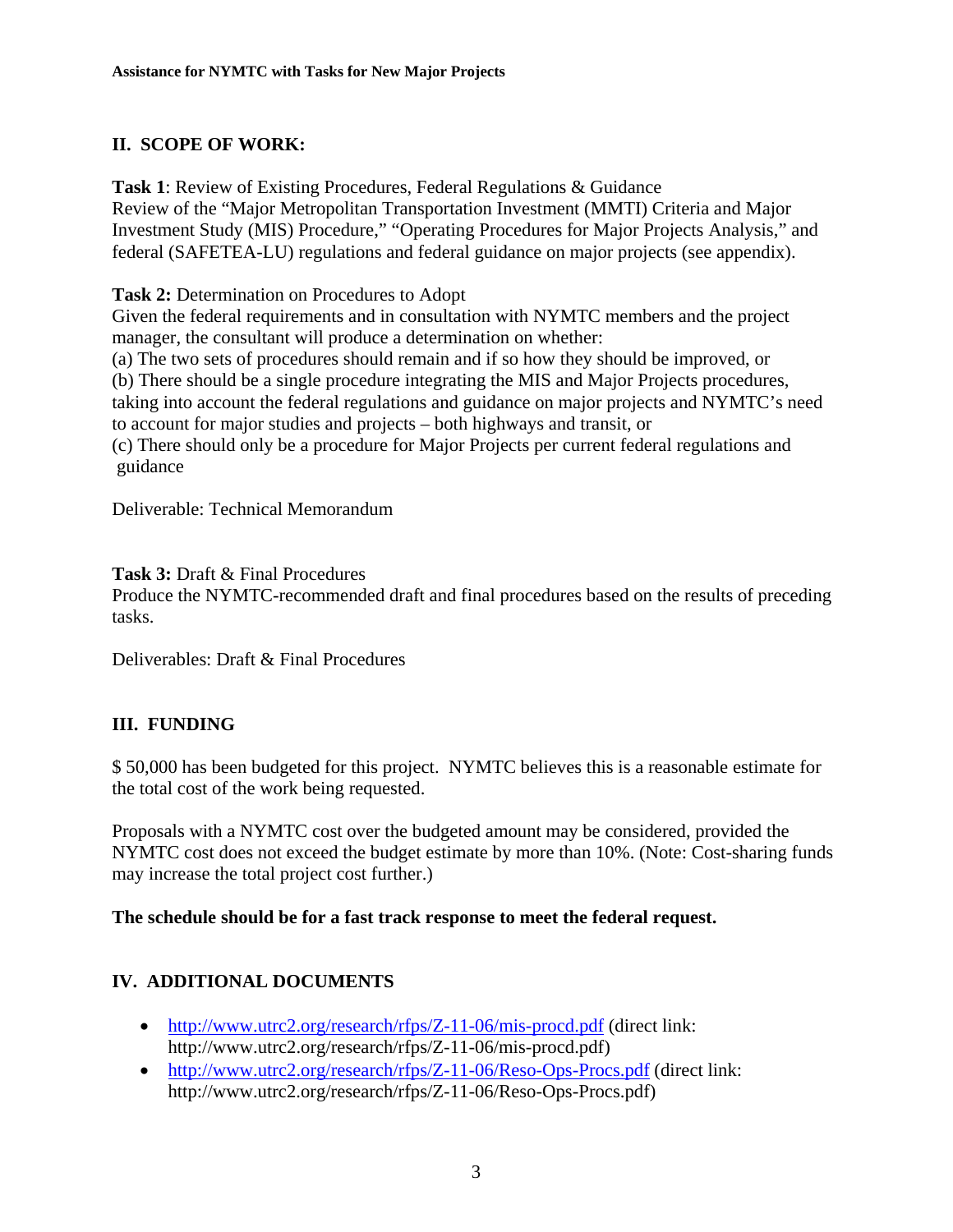#### **Assistance for NYMTC with Tasks for New Major Projects**

- http://www.fhwa.dot.gov/safetealu/ (direct link: http://www.fhwa.dot.gov/safetealu/)
- http://www.fhwa.dot.gov/ipd/project\_delivery/resources/general/mp\_guidance.htm (direct link:

http://www.fhwa.dot.gov/ipd/project\_delivery/resources/general/mp\_guidance.htm)

## **V. PROPOSAL FORMAT AND CONTENTS**

Respondents are requested to submit their proposal using the following format. There is a limitation on the number of pages permitted of **12 pages** (not including the cover page and the budget table), and **concise** proposals are requested. **Proposals are required to use 12 point font, except where necessitated for readability of tables or special graphics. Proposals which are substantively in smaller fonts will be rejected.** Proposals should be as detailed as necessary to explain their approach to the project and the technical methods to be utilized.

For the purpose of evaluation, each proposal must be submitted in two (2) parts. Part I shall consist of the Technical Submittal. Part II is the Cost and Contract Submittal. Each part of the proposal must be complete in itself in order that the evaluation of both parts can be accomplished independently and concurrently, and the evaluation of the Technical Submittal can be strictly on the basis of its merit. Cost information is not to be included in the Technical Submittal. Each proposal should follow the format listed below:

### **A. Part I: Technical Submittal**

- 1. Title Page, indicating: Name, address and phone number of the proposer, including a contact person and the name of the person(s) who prepared the proposal.
- 2. Table of Contents
- 3. Executive Summary (1-2 pages). Provide a brief description of your approach and highlight how your firm's capabilities and experiences will help the Council achieve its objectives.
- 4. Approach and Scope of Services. Describe your approach for performing the work and how it will accomplish project objectives. Provide a detailed scope of services which describes what will be done. The proposal should reflect understanding and comprehension of project scope and objectives. You may base your scope of services on the outline provided under Section II, or suggest alternatives/modifications which could improve the ability to NYMTC to meet its objectives.

NYMTC wants to allow maximum flexibility for the ideas, initiative, and creativity of the proposer. Alternative tasks and suggestions are encouraged and will be reviewed with interest within the framework of the stated objectives and scope of the project. Fully explain and justify your approach.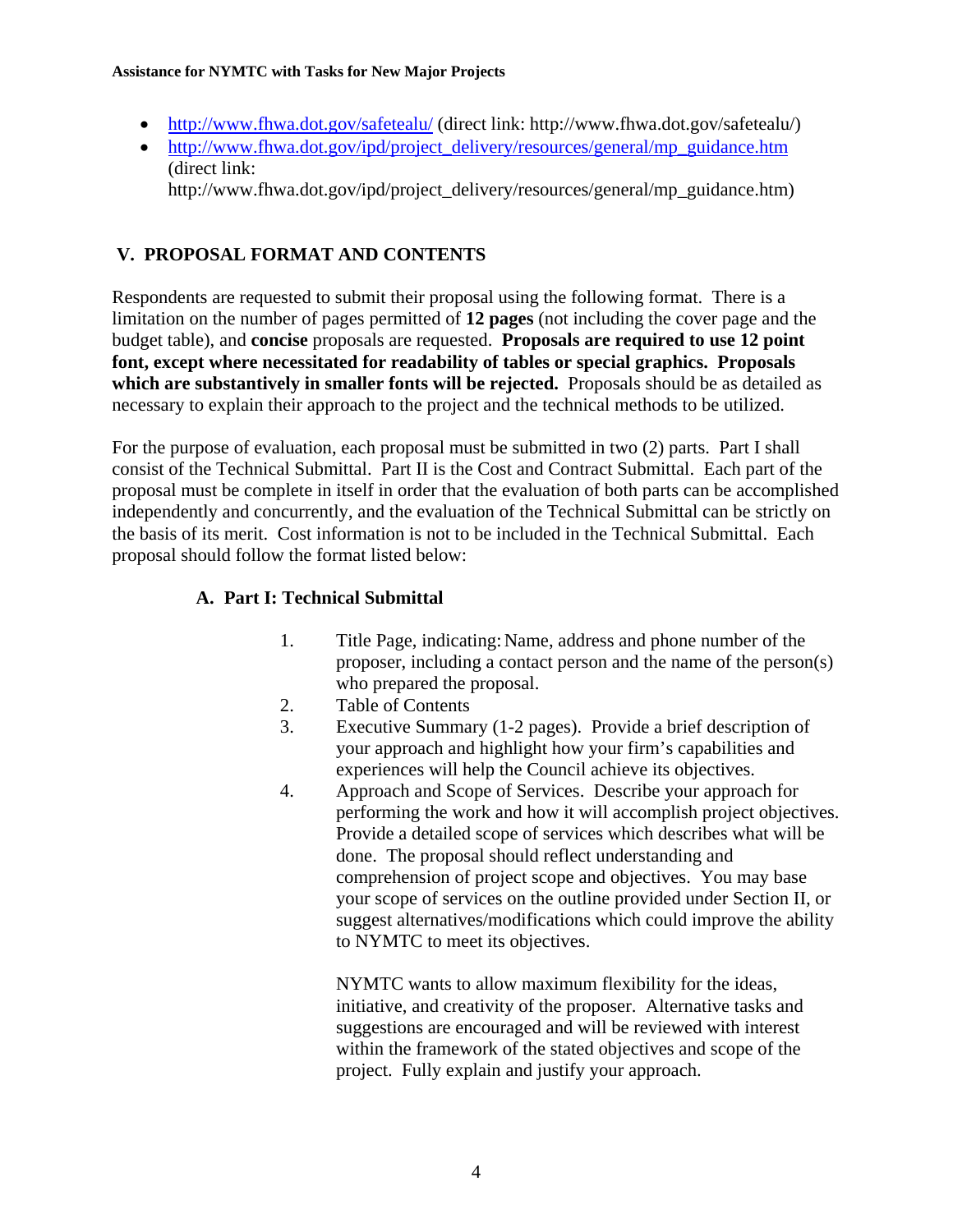- 5. Experience. Describe the experience of your organization Prior experience of the proposer is of great importance to NYMTC. Experience with the public and in transportation planning is highly desirable. Include information about the team's past experience in work of this type, size and scope. Identify key personnel assigned to this project who have worked on such projects. Include names, addresses and telephone numbers of contact persons with listed clients. NYMTC reserves the right to request information from any source so named.
- 6. Organization, Staffing and Schedule. Identify the individual who will serve as principal investigator as well as the names and titles of all key personnel who will be assigned to work on this program (including any sub-consultants). Include resumes or excerpts for all such personnel. Provide the estimated amount of time required for each person (by task) and describe the level of involvement. Describe the level of interaction contemplated with NYMTC.

If sub-consultants are to be used, explain the need, indicate the arrangement, and detail how coordination will be achieved between the parties.

### **B. Part II: Cost and Contract Submittal**

 Total project cost is a factor. Part II of the proposal consists of a cost proposal which sets forth the estimated costs, fee, and total lump sum price for providing the work.

 Each cost proposal shall be complete, accurate, and well documented, since it will be evaluated to determine such matters as the reasonableness of cost for the total program, the probable cost to NYMTC, as well as possibly being the basis for any necessary negotiation.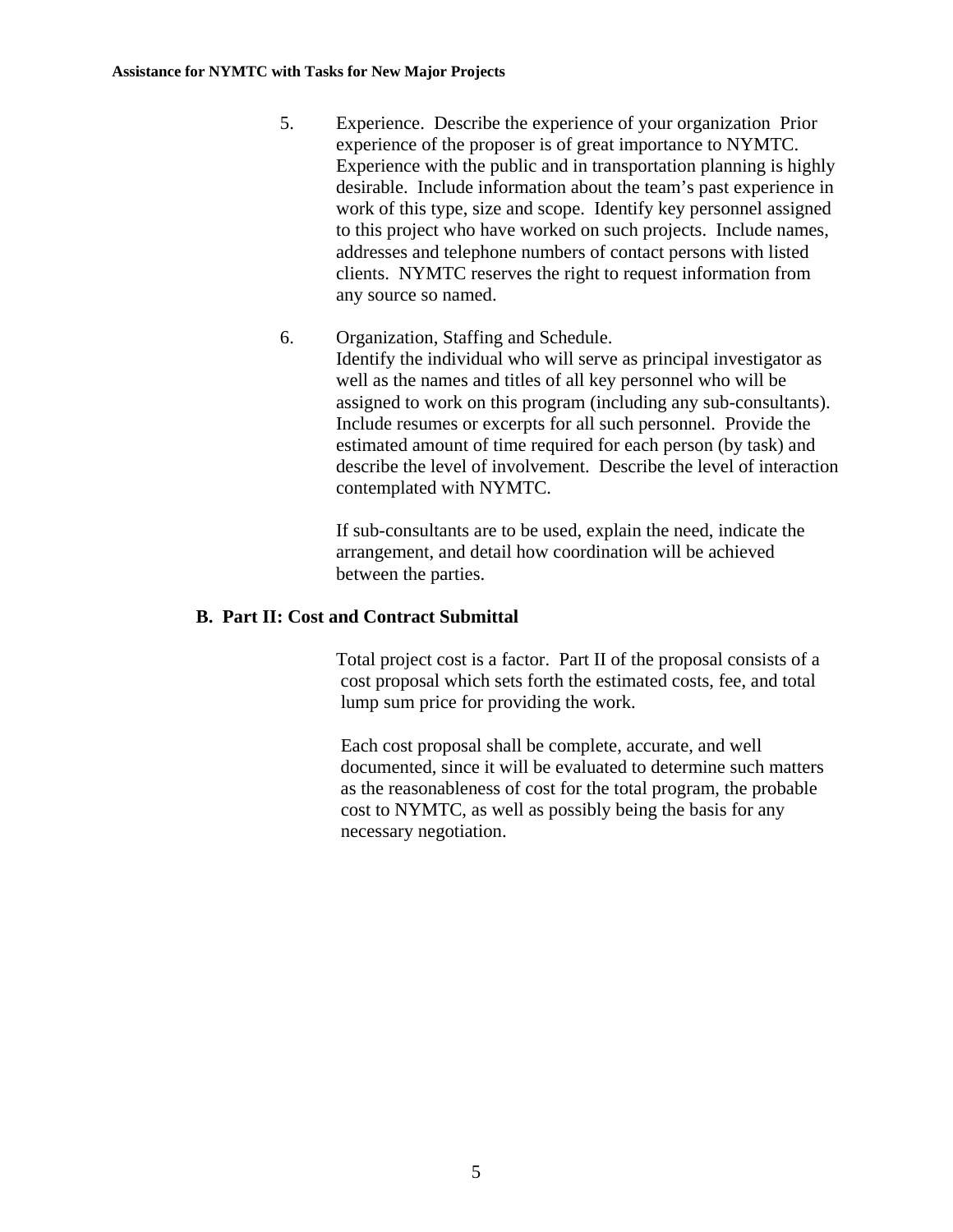1. Each cost and contract proposal should contain the following elements:

#### a. Salaries

 A salary schedule will list descriptive job titles for the staff to be Assigned to this project and their present and projected hourly rates. If additional titles are used but are not assigned, they should be listed. The schedule should be prepared to distinguish anticipated assignment by project section/task.

#### b. Non-Salary Costs

 A direct non-salary cost schedule shall list the items of direct non salary costs (out-of-pocket expenses) expected to be incurred in the performance of the project. Travel, meals and lodging reimbursements shall be limited to the prevailing maximum rates established by the State Comptroller. These rates and criteria are presented in the February 9, 2001 letter "To All Consultants" enclosed herein as Attachment 4. Sub consultant costs (if any) should be shown in the schedule. On separate sheets, explain each item with all factors leading to the derivations of the costs.

c. Summary

 A final schedule will summarize the direct labor, direct non-salary, overhead costs and fee (profit) and provide a lump sum price for the project. Provide a project budget keyed to each of the proposed tasks. The budget shall show labor hours by title, rates by title, total labor, direct non-salary costs itemized to the extent possible.

### **VI. PROPOSAL EVALUATION CRITERIA**

Proposals will be evaluated by the designated selection committee based on the technical, management, programmatic, and cost criteria described below. Technical considerations are of greater importance than pricing considerations. However, price is a significant factor in NYMTC's evaluation of proposals. Programmatic considerations will impact NYMTC's final award selections. Technical proposals will be scored based on the information provided under Section V, Part I: Technical Submittal in accordance with the pre-established criteria listed in Section A below. The cost portion of Section V, Part II: Cost and Contract Submittal will be point scored in accordance with the pre-established criteria listed in Section B below.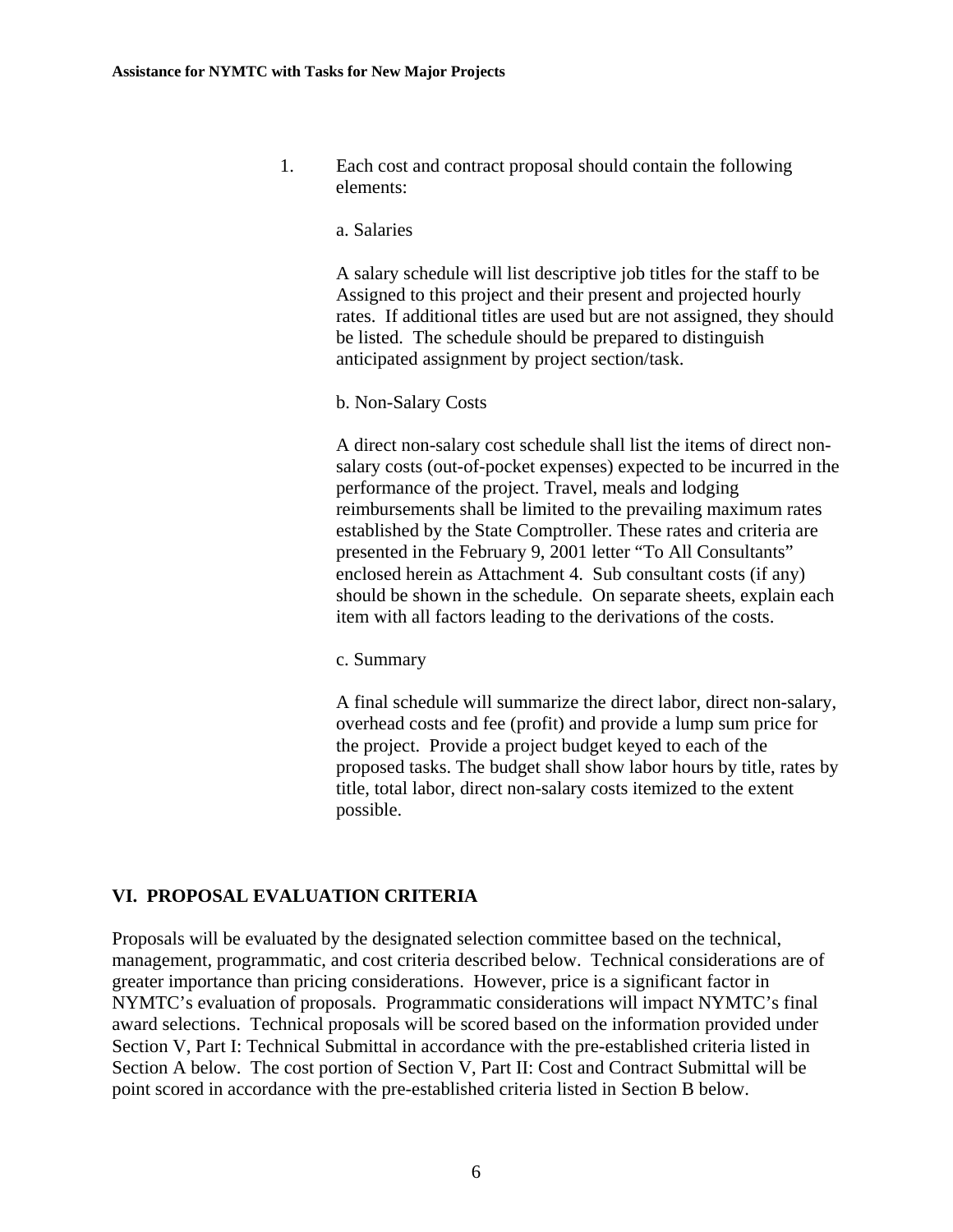Proposal evaluation shall be accomplished by a representative committee comprised, as appropriate, of technical, program, and management personnel.

Award shall be made to the offer or whose proposal in NYMTC's judgment represents the best overall value to the state considering all technical and cost/price evaluation factors.

At the conclusion of the evaluation period, all proposers will be advised in writing of their status under the solicitation. However, it is expressly understood that this Request for Proposals does not commit NYMTC/NYSDOT to award a contract, pay any costs incurred in the preparation of a proposal to this request, or to procure or contract services or supplies. Further, NYMTC/NYSDOT will have no obligation or liability whatsoever to the vendor selected as a result of this solicitation unless and until a contract satisfactory to NYMTC is.

A. Technical and Management

 The technical and management proposal will be scored and will represent 70% of total score of a proposal.

1. Experience and Credentials (50 %)

 a. Quality of credentials and experience of key staff (40%). Quality, extent and relevance of experience, education and skills of key personnel (to include any subconsultants).

 b. Quality, extent and relevance of current and prior experience of the team (including subconsultants) in conducting similar efforts  $(10\%)$ .

2. Approach

 a. Approach Factor (4%) b. Scope of Work factor (3%)

- 3. Organization, Staffing and Schedule
	- a. Reasonableness of Staff Allocation (4%) b. Reasonableness of Hours Proposed (3%)
- 4. Schedule Factor start work within 15 days of execution, schedule (6%)